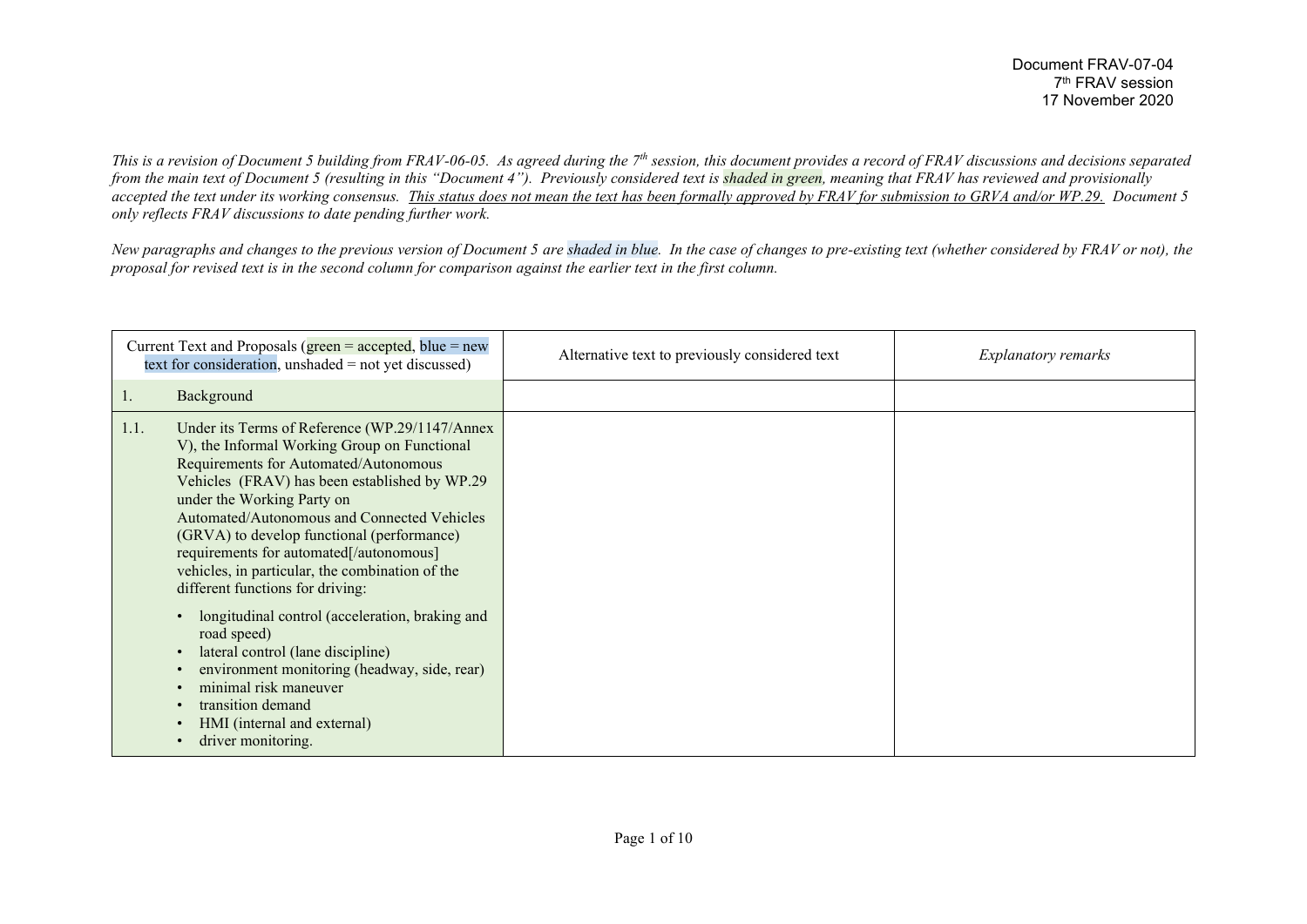| 1.2. | This work should also cover the requirements for                                           |  |
|------|--------------------------------------------------------------------------------------------|--|
|      | Functional Safety. FRAV has been further                                                   |  |
|      | mandated to pursue this work in line with the                                              |  |
|      | following principles/elements described in the                                             |  |
|      | WP.29 Framework Document on<br>Automated/Autonomous Vehicles                               |  |
|      | (WP.29/2019/34/Rev.2, hereafter, the Framework                                             |  |
|      | Document):                                                                                 |  |
|      | System safety<br>$\bullet$                                                                 |  |
|      | <b>Failsafe Response</b><br>$\bullet$<br>HMI/Operator information                          |  |
|      | OEDR (Functional Requirements).<br>$\bullet$                                               |  |
| 1.3. | The Framework Document established one                                                     |  |
|      | deliverable specific to functional performance                                             |  |
|      | requirements for automated vehicles. GRVA was<br>requested to submit a document on "common |  |
|      | functional requirements [based] on existing                                                |  |
|      | national/regional guidelines and other relevant                                            |  |
|      | reference documents (1958 and 1998)                                                        |  |
|      | Agreements)" for consideration during the 180th<br>(March 2020) session of WP.29.          |  |
|      |                                                                                            |  |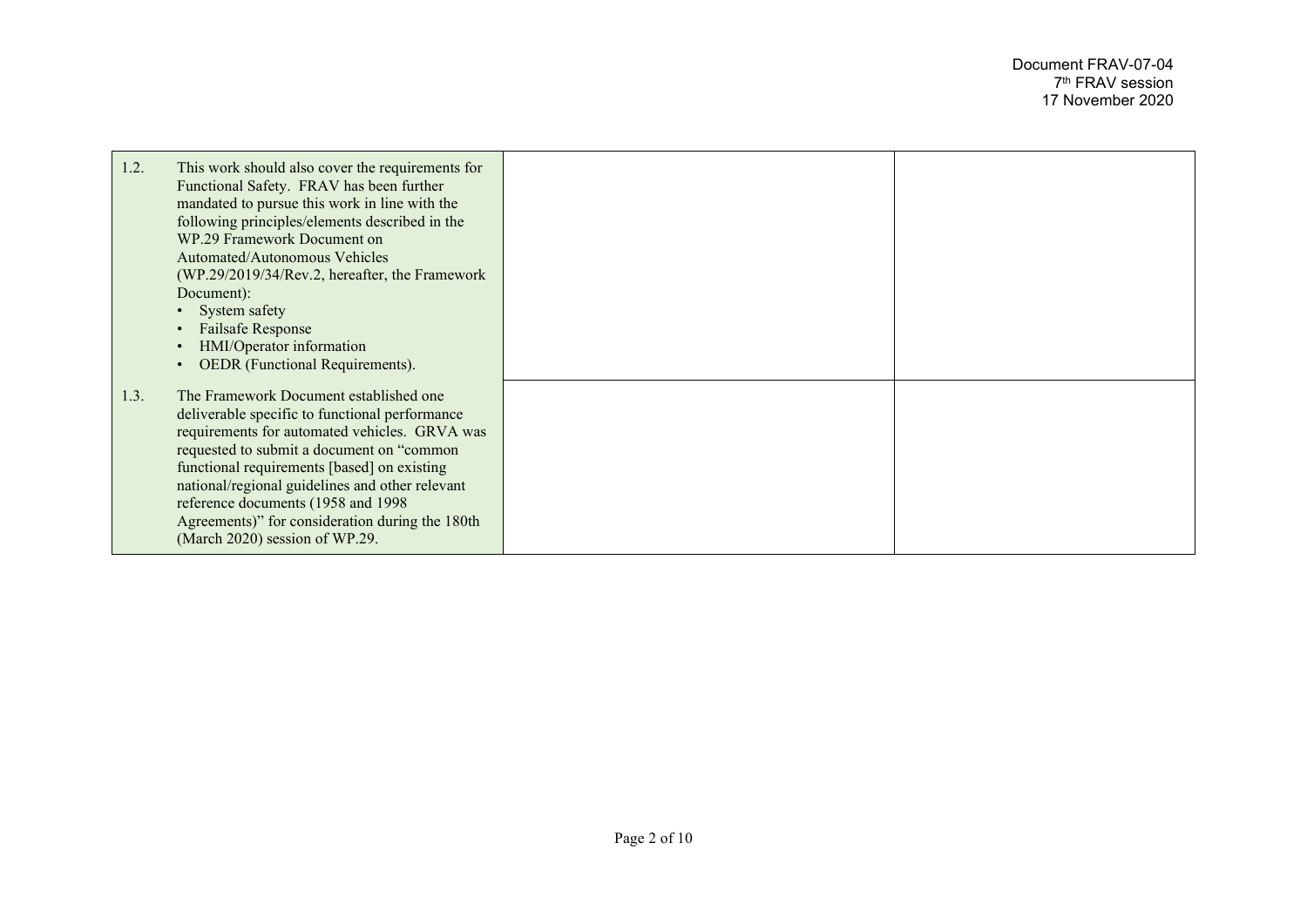| 1.4. | Although not specified in the FRAV Terms of<br>Reference, the Framework Document implies and<br>GRVA has requested that FRAV provide the basis<br>for this submission to WP.29. Therefore, FRAV<br>considered a "Comparison table of ADS<br>Guidelines in USA, Canada, Japan, EU, Australia<br>and China" (VMAD-01-04) prepared by OICA.<br>At its first session (FRAV-01, 9-10 October 2019,<br>Berlin), FRAV further considered a table of<br>"common AV safety elements" (FRAV-01-13)<br>whereby OICA distilled its comparison table into a<br>single set of elements. Pursuant to an FRAV<br>request, OICA aligned its table with the<br>Framework Document in a revised document<br>(FRAV-01-13/Rev.1). |                       |
|------|--------------------------------------------------------------------------------------------------------------------------------------------------------------------------------------------------------------------------------------------------------------------------------------------------------------------------------------------------------------------------------------------------------------------------------------------------------------------------------------------------------------------------------------------------------------------------------------------------------------------------------------------------------------------------------------------------------------|-----------------------|
| 1.5. | The basis for this present document was an effort<br>to transpose the FRAV-01-13/Rev.1 table into a<br>format suitable for long-term development of more<br>detailed provisions as well as for use in FRAV<br>meeting sessions (e.g., projection on a screen).<br>Originally presented as FRAV-02-05, FRAV has<br>decided to reserve the number "05" for future<br>versions. For example, FRAV will use FRAV-03-<br>05 for this document as considered during its 3rd<br>session (FRAV-03, 14-15 April 2020, Paris),<br>FRAV-04-05 during its 4th session (FRAV-04, 8-<br>9 September 2020, Santa Clara), and so on.                                                                                         |                       |
| 1.6. | Due to travel and other restrictions imposed by<br>health authorities in response to the COVID-19<br>pandemic, FRAV indefinitely postponed its<br>scheduled 3rd session (April 2020) and began<br>soliciting stakeholder input via a series of<br>questions and emails.                                                                                                                                                                                                                                                                                                                                                                                                                                      | Added via FRAV-03-05. |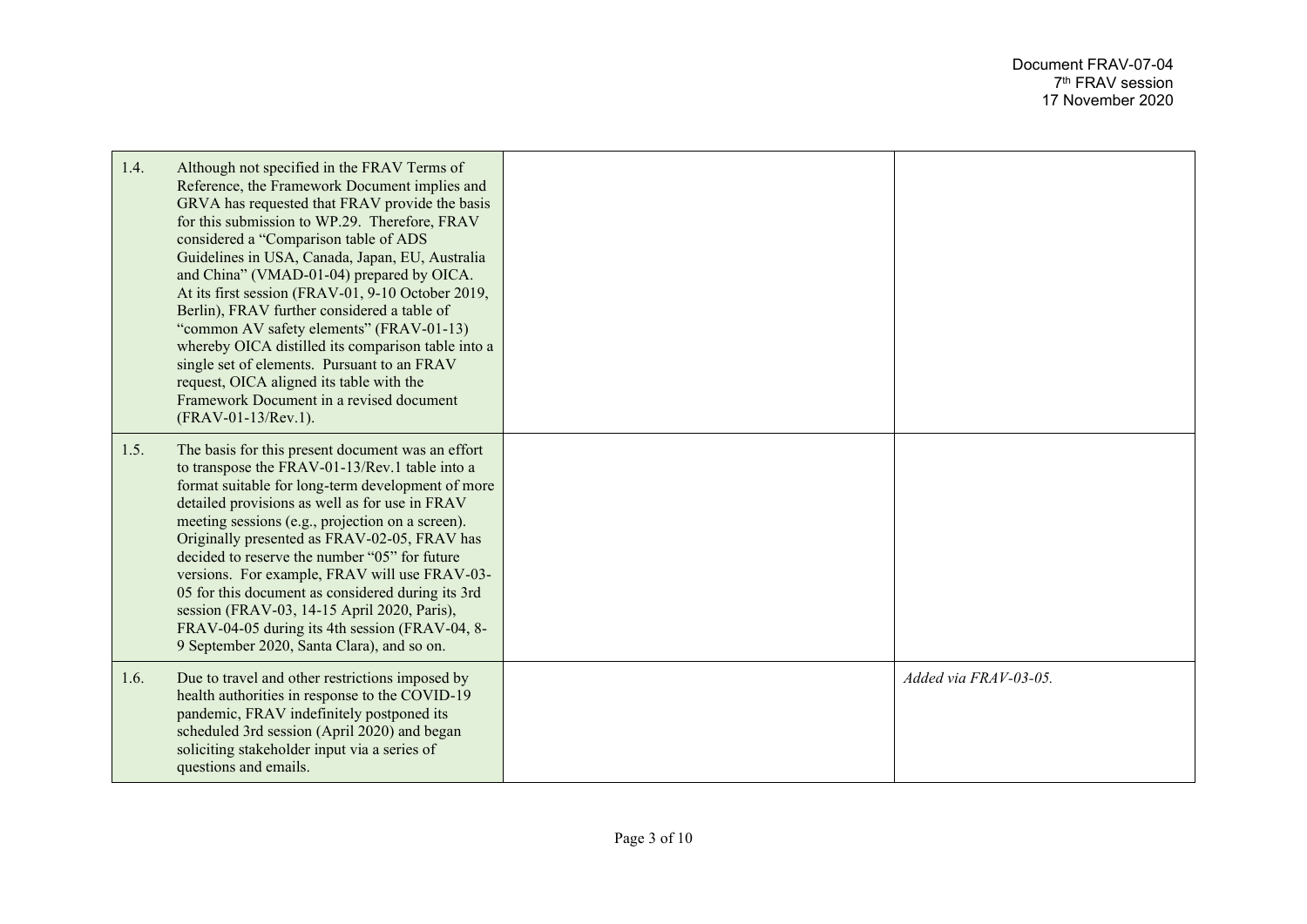| 1.7. | On 30 March, the Secretary, pursuant to a work<br>plan agreed by the FRAV co-chairs, requested<br>stakeholder input on the preamble to the ODD<br>chapter of Document 5. The request also asked for<br>input regarding the relationship between an ODD<br>and a vehicle to clarify whether a vehicle can be<br>considered to have more than one ODD (FRAV-<br>$03-05-Add.1$ ).                                                                                                                                                                                                                                         | Added via FRAV-03-05. |
|------|------------------------------------------------------------------------------------------------------------------------------------------------------------------------------------------------------------------------------------------------------------------------------------------------------------------------------------------------------------------------------------------------------------------------------------------------------------------------------------------------------------------------------------------------------------------------------------------------------------------------|-----------------------|
| 1.8. | After two iterations, the Secretary distributed a<br>third draft preamble including draft definitions for<br>the terms "ADS", "ADS feature", and "ODD"<br>(FRAV-03-05-Add.2). These terms were used in<br>the draft to stipulate that a manufacturer should<br>describe the ODD of each feature enabled by an<br>ADS. Two stakeholders raised technical<br>reservations; however, no stakeholders opposed<br>continuing to elaborate Document 5 based upon<br>the interim text. Therefore, the Secretary<br>distributed an updated version of Document 5<br>containing the revised text (FRAV-03-05) on 8<br>May 2020. | Added via FRAV-03-05. |
| 1.9. | FRAV accepted a simplified definition of "ADS"<br>because SAE J3016 presents several concepts<br>requiring further consideration:<br>Value of the DDT in drafting requirements,<br>Whether an ADS may not have an ODD (i.e.,<br>$\bullet$<br>at Level 5),<br>Use of the levels of automation as a short-hand<br>way to categorize an ADS.<br>Without prejudice, FRAV set aside these open<br>issues until such time as they may be pertinent to<br>drafting specific text in Document 5.                                                                                                                               |                       |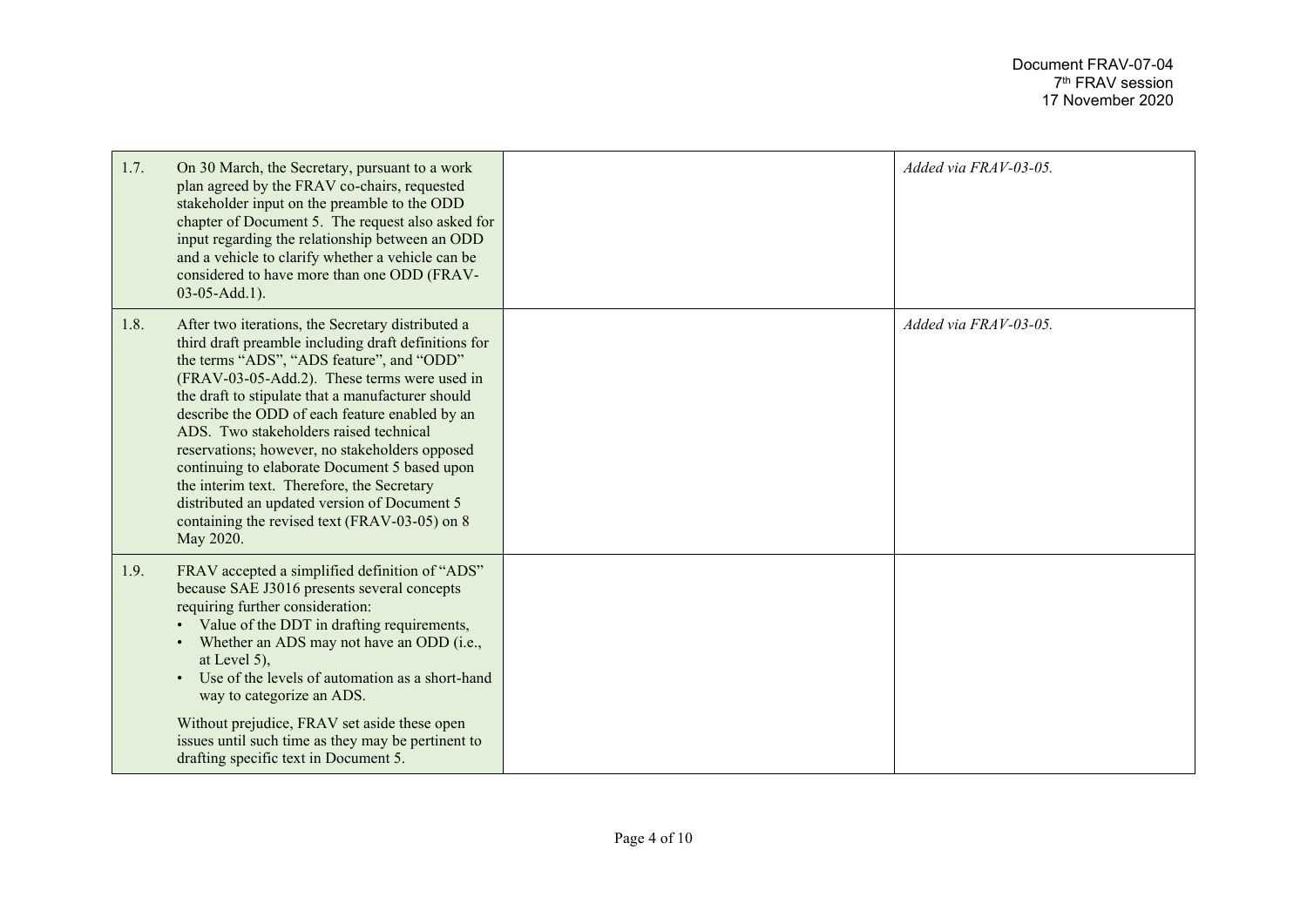| 1.10. | On 8 May 2020, the Secretary circulated a request<br>for input on elements to include in the ODD<br>description (FRAV-03-05-Add.3). Stakeholder<br>comments focused on the purpose of the ODD<br>description and criteria for determining elements<br>to include in the description. The comments<br>suggested a close association between ODD<br>elements and the high-level functional<br>performance requirements. FRAV agreed that<br>ODD elements enable the application of high-level<br>requirements to specific ADS configurations.<br>Therefore, FRAV agreed to address ODD<br>elements in the course of defining functional<br>performance requirements (FRAV-03-05-Add.4). |  |
|-------|---------------------------------------------------------------------------------------------------------------------------------------------------------------------------------------------------------------------------------------------------------------------------------------------------------------------------------------------------------------------------------------------------------------------------------------------------------------------------------------------------------------------------------------------------------------------------------------------------------------------------------------------------------------------------------------|--|
| 1.11. | On 8 June, the Secretary circulated a request for<br>comments regarding the "System Safety" chapter<br>of Document 5. The document proposed a scope<br>and purpose for the chapter based on the text of<br>the AV Framework Document. The comments<br>showed diverse interpretations of "system safety"<br>across FRAV stakeholders. The comments also<br>underscored that FRAV and VMAD had mandates<br>to address "system safety". The diversity of views<br>did not provide a basis for reaching consensus.                                                                                                                                                                        |  |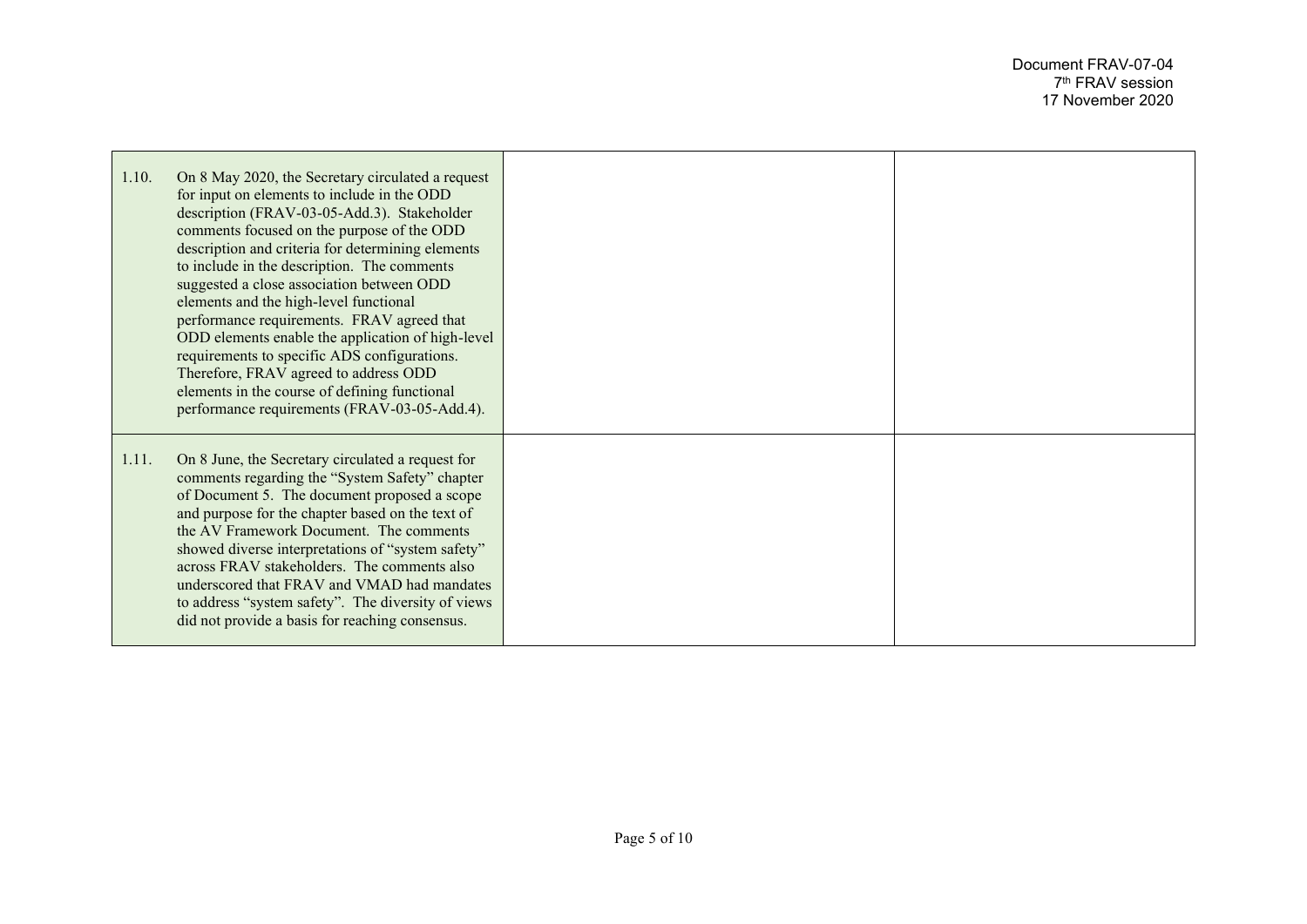| 1.12. | The Secretary provided a revised version of the<br>request for comments (FRAV-03-05-Add.5)<br>explaining the outcomes of the comments and<br>consultations with stakeholders on 16 July. This<br>document proposed an alternative approach to<br>addressing "system safety" under FRAV. The<br>approach noted stakeholder input regarding ADS<br>functions and their relation to performance of the<br>DDT. Per J3016, the document noted that the<br>DDT referred to continuous functions a driver<br>must perform such as controlling the vehicle<br>motion and monitoring the vehicle environment.<br>The document proposed a "triangular approach"<br>where the System Safety chapter would address<br>ADS functions required to operate the vehicle in<br>traffic (functional requirements), the ODD chapter<br>would cover ODD elements plus other operational<br>design constraints as may be identified, and the<br>remainder of Document 5 would cover operational<br>performance requirements. |  |
|-------|----------------------------------------------------------------------------------------------------------------------------------------------------------------------------------------------------------------------------------------------------------------------------------------------------------------------------------------------------------------------------------------------------------------------------------------------------------------------------------------------------------------------------------------------------------------------------------------------------------------------------------------------------------------------------------------------------------------------------------------------------------------------------------------------------------------------------------------------------------------------------------------------------------------------------------------------------------------------------------------------------------|--|
| 1.13. | FRAV held its 3 <sup>rd</sup> session via web conference on<br>28 July.                                                                                                                                                                                                                                                                                                                                                                                                                                                                                                                                                                                                                                                                                                                                                                                                                                                                                                                                  |  |
|       | 1.13.1. FRAV confirmed its high-level understanding of<br>ODD descriptions and their use to define an ADS<br>feature. Subject to further discussions, FRAV<br>agreed that ODD refers to operating conditions<br>external to the vehicle and that an ADS may have<br>other (e.g., internal) operational conditions to be<br>determined.                                                                                                                                                                                                                                                                                                                                                                                                                                                                                                                                                                                                                                                                   |  |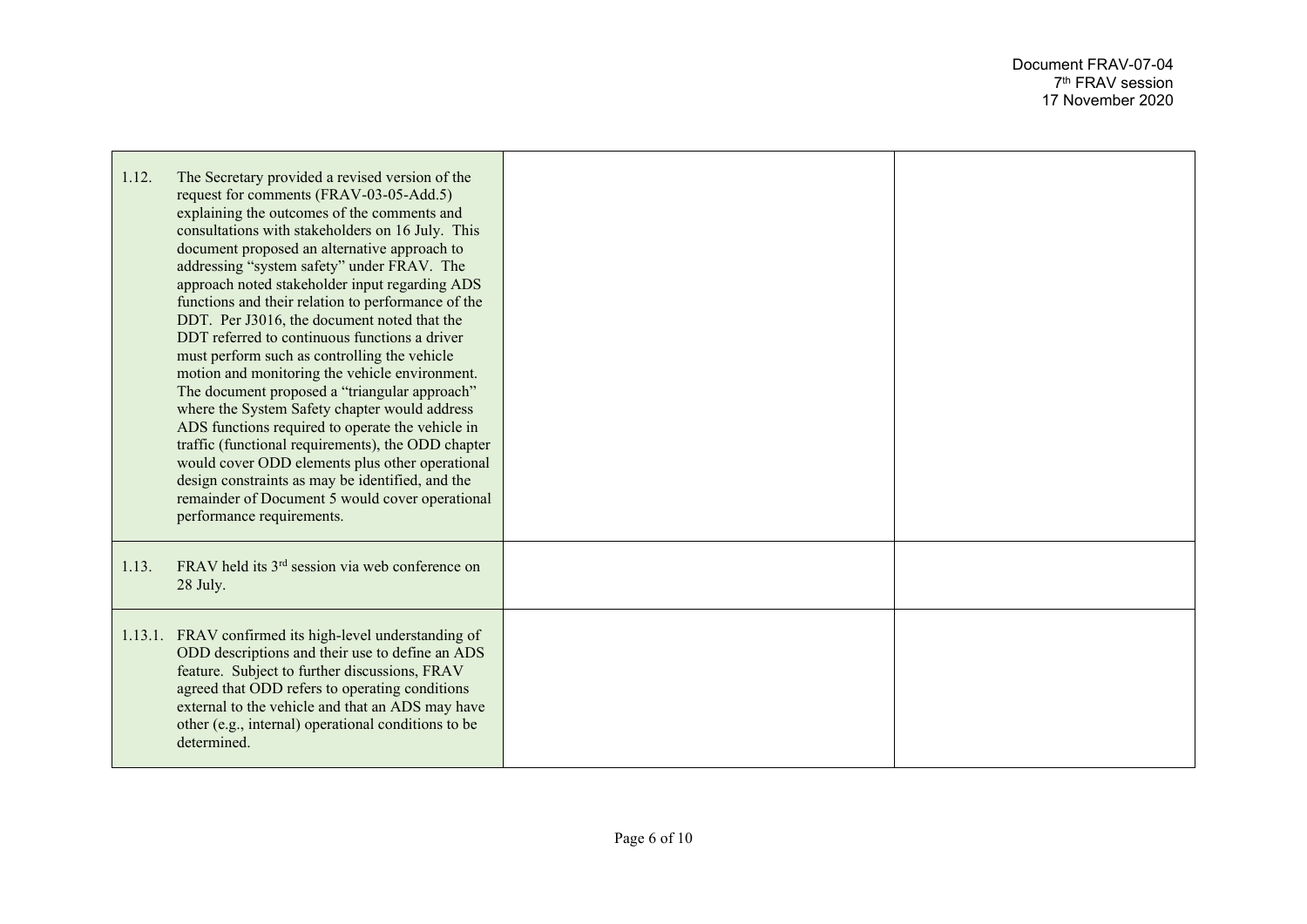|                   | 1.13.2. FRAV confirmed its view from the 2 <sup>nd</sup> session that<br>"system safety" covered broad safety aspects,<br>including functional and operational safety. ADS<br>integrate functions that enable the features to<br>operate the vehicle within the ODD. The feature<br>may share ADS functions and/or rely on functions<br>unique to the feature.                                                                                                                                                                                |  |
|-------------------|-----------------------------------------------------------------------------------------------------------------------------------------------------------------------------------------------------------------------------------------------------------------------------------------------------------------------------------------------------------------------------------------------------------------------------------------------------------------------------------------------------------------------------------------------|--|
|                   | 1.13.3. FRAV considered the "triangular approach" but<br>could not reach consensus on the precise meanings<br>and relevance to FRAV of terms such as<br>"functional safety", "operational safety",<br>"functional requirement", "operational<br>requirement", and "system safety".                                                                                                                                                                                                                                                            |  |
| 1.14.             | FRAV held its 4 <sup>th</sup> session via web conference on 8<br>September to resolve open issues regarding the<br>ODD and System Safety chapters of Document 5.                                                                                                                                                                                                                                                                                                                                                                              |  |
| may be warranted. | 1.14.1. FRAV confirmed its interpretation of the<br>definition of ODD as referring to external<br>conditions of the vehicle. Nonetheless, FRAV<br>confirmed that additional constraints important in<br>the description of an ADS may be warranted.<br>FRAV agreed to proceed with work on<br>enumerating conditions and constraints that may<br>be important in assessing a specific ADS<br>configuration under the ODD chapter. Once these<br>elements have been enumerated, FRAV will<br>consider structural changes to the ODD chapter as |  |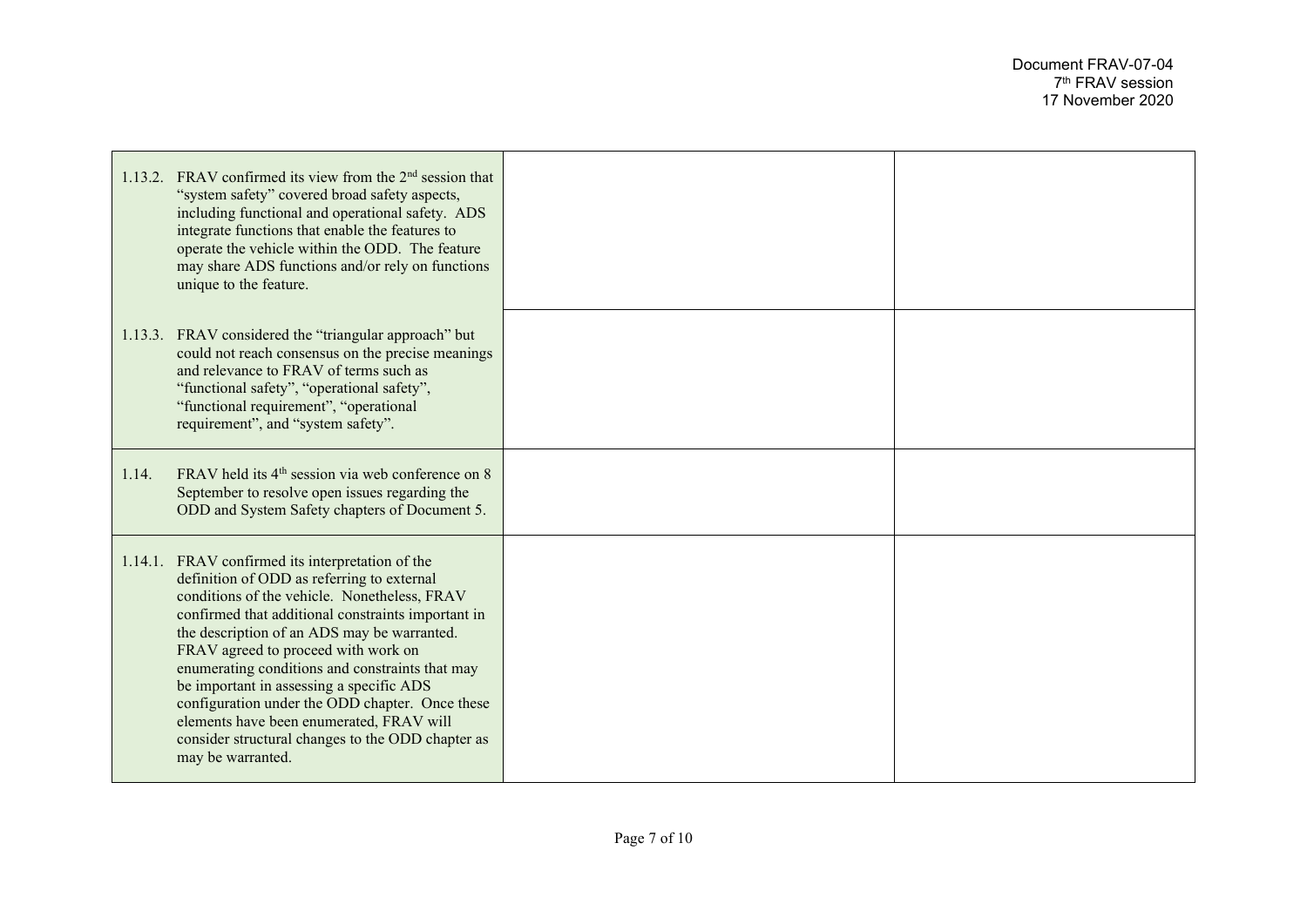| 1.14.2. | FRAV discussed the issues surrounding the term<br>"system safety". FRAV discussed the difference<br>between requirements and methods such as in<br>"functional requirements" and the methods<br>described under "functional safety" standards.<br>FRAV concluded that use of the term "functional"<br>results in ambiguity and risks confusion between<br>requirements and methods. As a result, FRAV<br>preferred the term "performance requirements" to<br>address functional and operational requirements<br>for ADS performance. | Text revised from FRAV-06-05 to more<br>clearly explain that FRAV is concerned with<br>requirements, not methods such as<br>Functional Safety. In the last sentence,<br>"FRAV preferred the term "performance"<br>requirements" to address functional and<br>operational safety requirements" has been<br>modified. The meaning is that "performance"<br>requirements" = functional requirements +<br>operational requirements. |
|---------|--------------------------------------------------------------------------------------------------------------------------------------------------------------------------------------------------------------------------------------------------------------------------------------------------------------------------------------------------------------------------------------------------------------------------------------------------------------------------------------------------------------------------------------|---------------------------------------------------------------------------------------------------------------------------------------------------------------------------------------------------------------------------------------------------------------------------------------------------------------------------------------------------------------------------------------------------------------------------------|
|         | 1.14.3. FRAV concluded that system safety is a broad<br>field of activity. The overall objective of FRAV<br>safety requirements and the assessment methods<br>being developed under VMAD is to ensure<br>"system safety". Therefore, FRAV agreed to<br>remove "system safety" as a chapter of Document<br>5. Nonetheless, FRAV agreed that "system"<br>safety" required explanation as an overarching<br>concept and starting point for requirements in<br>Document 5.                                                               |                                                                                                                                                                                                                                                                                                                                                                                                                                 |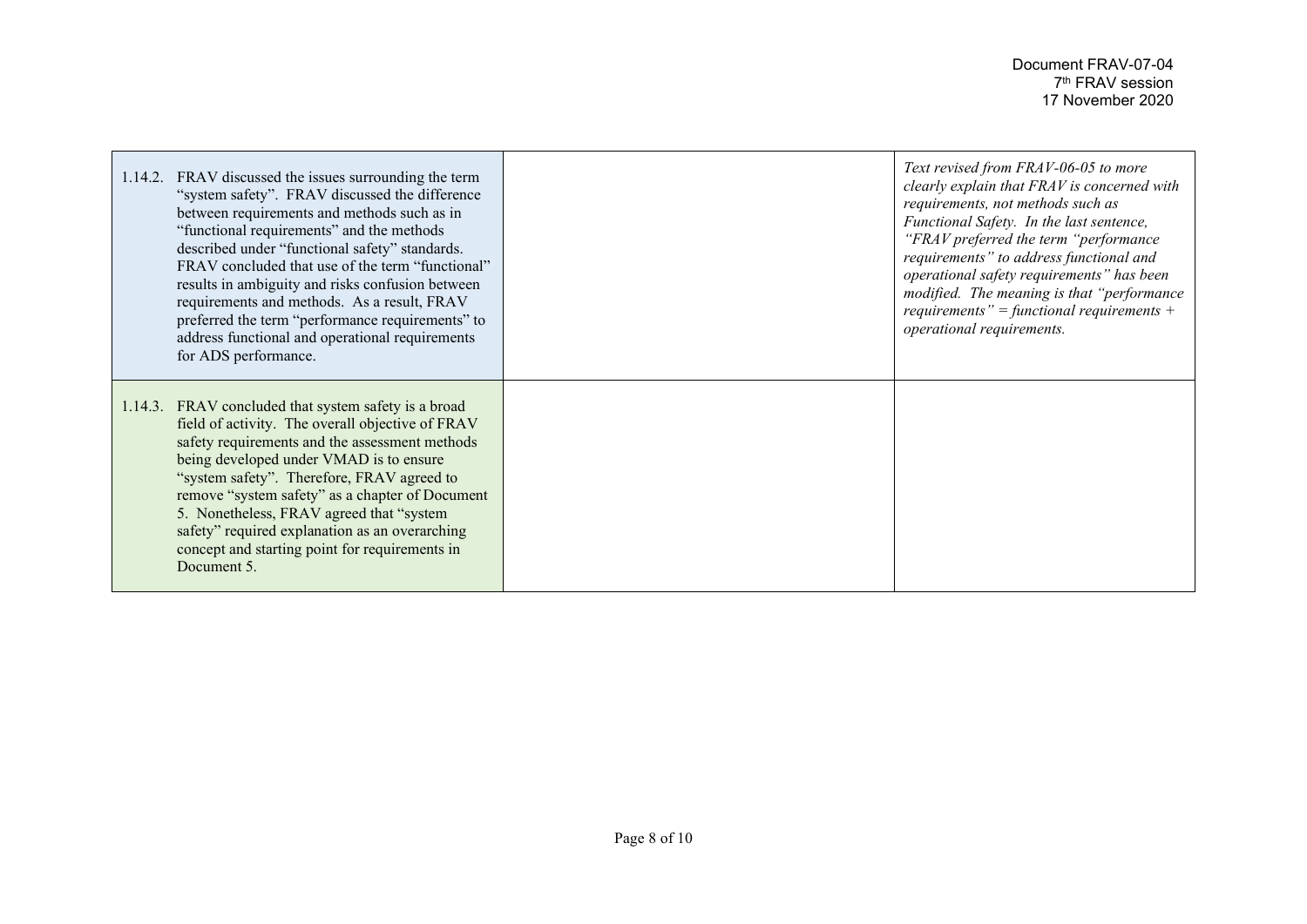|       | 1.14.4. FRAV discussed principles for defining the overall<br>level of safety for ADS. FRAV considered four<br>general baselines:<br>A "careful and competent human driver"<br>"State-of-the-art" based on technological<br>feasibility<br>A "safety envelope" based on mathematical<br>formulas, and<br>A statistical "positive risk balance" compared<br>with human driving. |  |
|-------|--------------------------------------------------------------------------------------------------------------------------------------------------------------------------------------------------------------------------------------------------------------------------------------------------------------------------------------------------------------------------------|--|
|       | FRAV concluded that the group should begin with<br>conceptual starting points to guide an iterative<br>process towards defining high-level performance<br>requirements applicable across ADS<br>configurations. FRAV agreed to continue<br>consideration of possible methods for defining<br>performance thresholds.                                                           |  |
|       | Japan proposed six aspects for assessing the<br>baseline principles for ADS safety (FRAV-04-13):                                                                                                                                                                                                                                                                               |  |
|       | Improvement of road transport<br>Performance-based orientation<br>Technology-neutral orientation<br>Suitability for deriving measurable criteria<br>Alignment with social acceptance of ADS<br>Feasibility to satisfy the overall level                                                                                                                                        |  |
| 1.15. | FRAV held its 5 <sup>th</sup> session via web conference on<br>15 October 2020 to discuss the description of<br>"system safety" and starting points for the<br>elaboration of performance requirements.                                                                                                                                                                        |  |